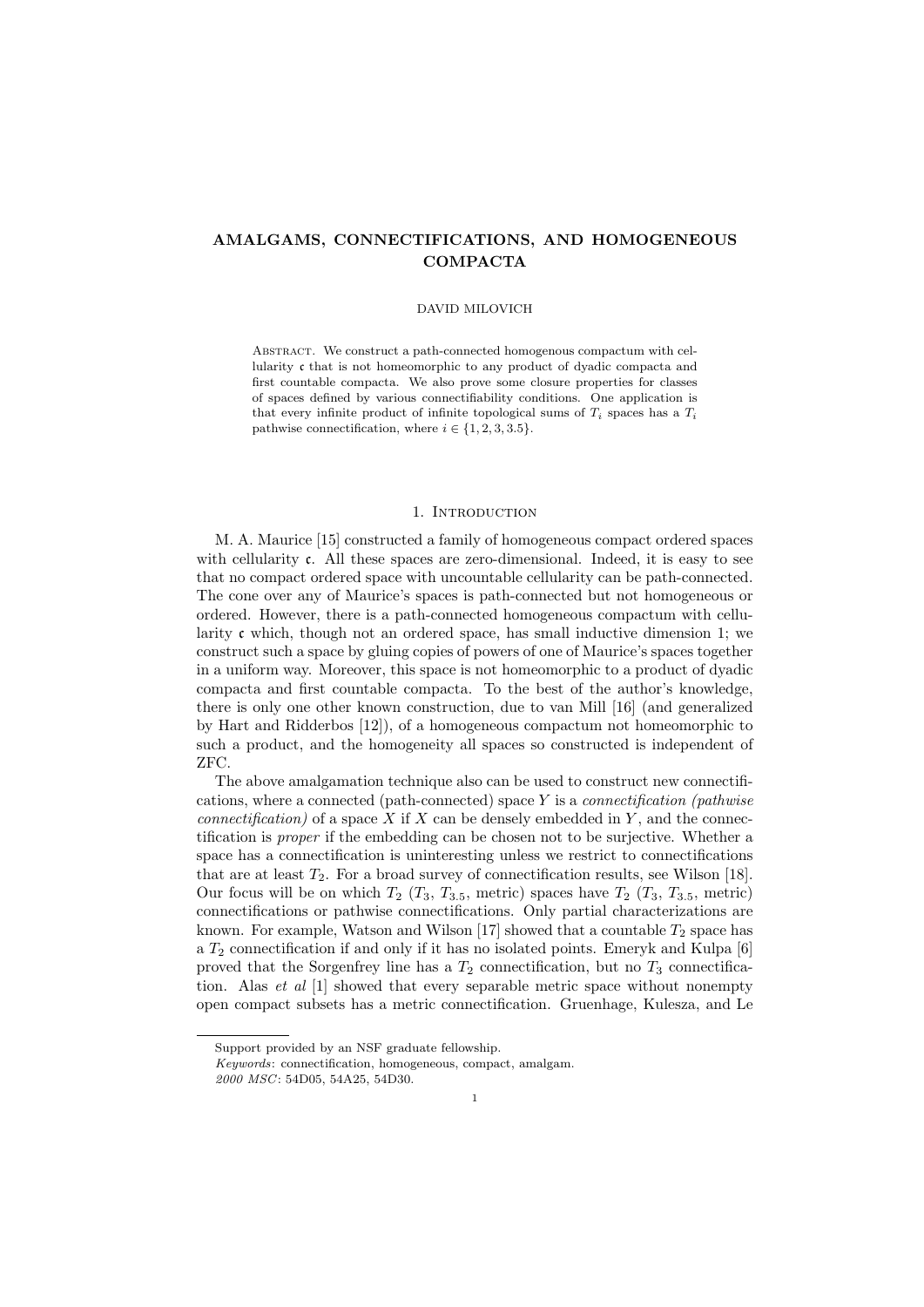Donne [11] showed that every nowhere locally compact metric space has a metric connectification.

There are only a handful of results about pathwise connectifications. For example, Fedeli and Le Donne [9] showed that a nonsingleton countable first countable  $T_2$  space has a  $T_2$  pathwise connectication if and only if it has no isolated points. Druzhinina and Wilson [4] showed that a metric space has a metric pathwise connectification if its path components are open and not locally compact; similarly, a first countable  $T_2$  ( $T_3$ ) space has a  $T_2$  ( $T_3$ ) connectification if its path components are open and not locally feebly compact. See also Costantini, Fedeli, and Le Donne [2] for some results about pathwise connectifications of spaces adjoined with a free open filter.

Suppose  $i \in \{1, 2, 3, 3.5\}$  and X has a proper  $T_i$  connectification. Then  $X \times$ Z has a proper  $T_i$  connectification for all  $T_i$  spaces Z. Thus, given one proper connectification, this product closure property gives us a new connectification. We omit the easy proof of this fact here because we shall prove much stronger amalgam closure properties, which in many cases are also valid for pathwise connectifications. The reals are a pathwise connectification of the Baire space  $\omega^{\omega}$  because  $\omega^{\omega} \cong \mathbb{R}\setminus\mathbb{Q}$ . By applying amalgam closure properties to this particular connectification, we shall prove the following theorem.

**Theorem 1.1.** If  $i \in \{1, 2, 3, 3.5\}$ , then every infinite product of infinite topological sums of  $T_i$  spaces has a  $T_i$  pathwise connectification. Every countably infinite product of infinite topological sums of metrizable spaces has a metrizable pathwise connectification.

The previously known result most similar to Theorem 1.1 is due to Fedeli and Le Donne [8]: a product of  $T_2$  spaces with open components has a  $T_2$  connectification if and only if it does not contain a nonempty proper open subset that is H-closed.

# 2. Amalgams

For all undefined notions, see Engelking [7] and Juhász [13]. We follow Juhász's notation for cardinal function on topological spaces, except that we use  $\pi w(X)$  to denote the  $\pi$ -weight of a space X.

**Definition 2.1.** Given a topological space X, let  $S(X)$  denote the set of all subbases of X that do not include  $\emptyset$ .

Let X be a nonempty  $T_0$  space and let  $\mathscr{S} \in \mathbb{S}(X)$ . For each  $S \in \mathscr{S}$ , let  $Y_S$  be a nonempty topological space. The amalgam of  $\langle Y_S : S \in \mathscr{S} \rangle$  is the set Y defined by

$$
Y = \bigcup_{p \in X} \prod_{p \in S \in \mathscr{S}} Y_S.
$$

We say that X is the base space of Y. For each  $S \in \mathscr{S}$ , we say that  $Y_S$  is a factor of Y. Every amalgam has a natural projection  $\pi$  to its base space: because X is  $T_0$ , we may define  $\pi: Y \to X$  by  $\pi^{-1}{p} = \prod_{p \in S \in \mathscr{S}} Y_S$  for all  $p \in X$ . Amalgams also have natural partial projections to their factors: for each  $S \in \mathscr{S}$ , define  $\pi_S : \pi^{-1}S \to Y_S$ by  $y \mapsto y(S)$ .

Consider sets of the form  $\pi_S^{-1}U$  where  $S \in \mathscr{S}$  and U open in  $Y_S$ . We say such sets are *subbasic* and finite intersections of such sets are *basic*. We topologize Y by declaring these basic sets to be a base of open sets. Let us list some easy consequences of this topologization.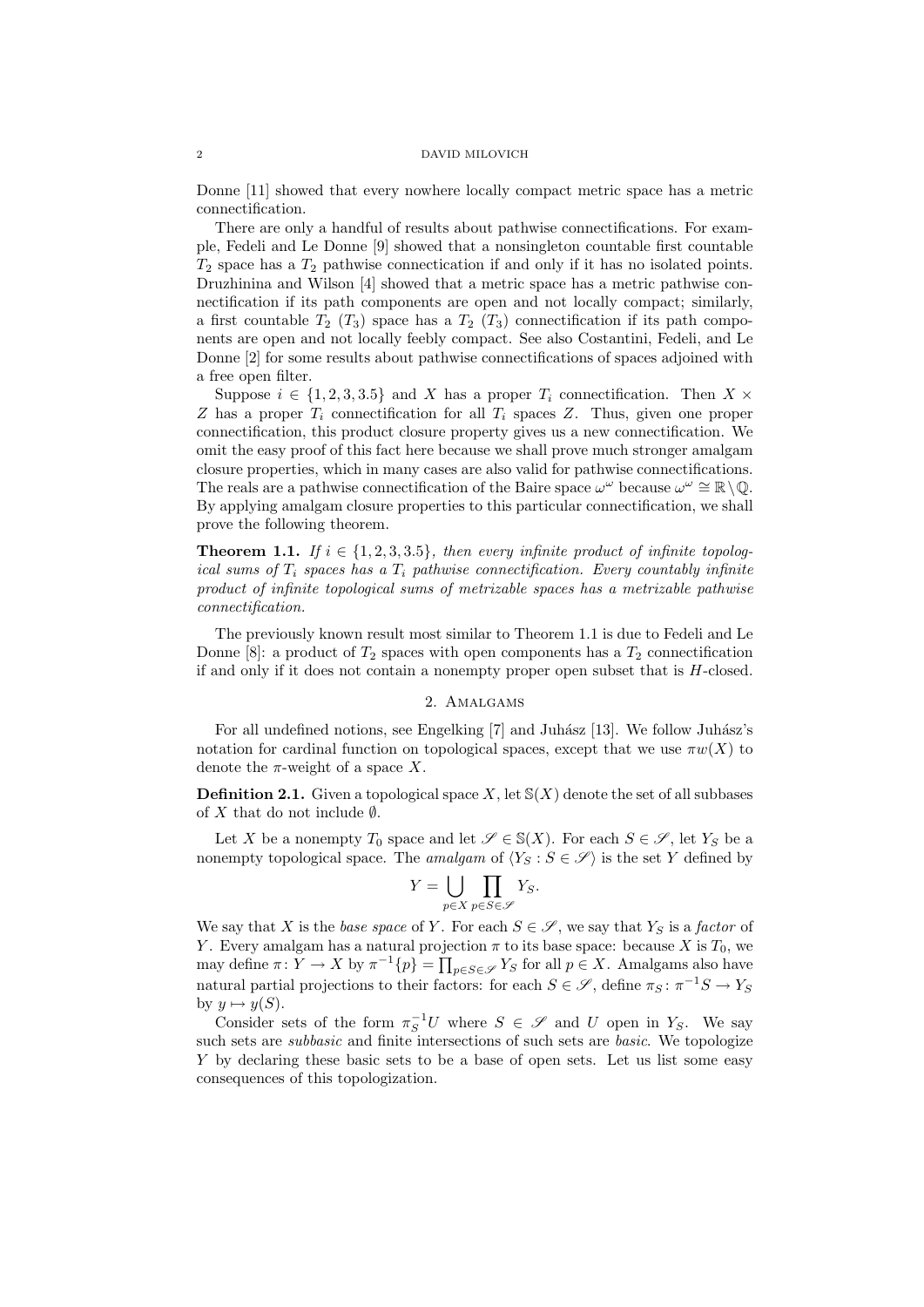- 
- (1) For all  $S \in \mathscr{S}$ , the map  $\pi_S$  is continuous and open and has open domain.
- (2) The map  $\pi$  is continuous and open.
- (3) If  $|Y_S| = 1$  for all  $S \in \mathscr{S}$ , then  $Y \cong X$ .
- (4) For each  $p \in X$ , the product topology of  $\prod_{p \in S \in \mathscr{S}} Y_S$  is also the subspace topology inherited from Y .
- (5) Suppose, for each  $S \in \mathscr{S}$ , that  $Z_S$  is a subspace of  $Y_S$ . Then the topology of the amalgam of  $\langle Z_S : S \in \mathscr{S} \rangle$  is also the subspace topology inherited from  $Y$ .
- (6) Suppose, for each  $S \in \mathscr{S}$ , that  $\mathscr{S}_S$  is a subbase of  $Y_S$ . Then the set

$$
\{\pi^{-1}_ST:S\in\mathscr{S}\text{ and }T\in\mathscr{S}_S\}
$$

is a subbase of Y .

Throughout this paper, X,  $\mathscr{S}$ , and  $\langle Y_S \rangle_{S \in \mathscr{S}}$  will vary, but Y will always denote the amalgam of  $\langle Y_S \rangle_{S \in \mathscr{S}}$ .

Up to homeomorphism, an amalgam is a quotient of the product of its base space and its factors. Specifically, the map from  $X \times \prod_{S \in \mathscr{S}} Y_S$  to Y given by

$$
\langle x, y \rangle \mapsto y \upharpoonright \{ S \in \mathscr{S} : x \in S \}
$$

is easily verified to be a quotient map.

We say that a class  $A$  of nonempty  $T_0$  spaces is *amalgamative* if an amalgam is always in  $A$  if its base space and all its factors are in  $A$ . Therefore, any class of nonempty  $T_0$  spaces closed with respect to products and quotients is amalgamative. In particular, amalgams preserve compactness, connectedness, and path-connectedness. The next theorem says that several other well-known productive classes are also amalgamative.

Theorem 2.2. The classes listed below are amalgamative provided we exclude the empty space. Conversely, if an amalgam is in one of these classes, then its base space and all its factors are also in that class.

- $(1)$   $T_0$  spaces
- $(2)$   $T_1$  spaces
- $(3)$   $T_2$  spaces
- $(4)$   $T_3$  spaces
- $(5)$   $T_{3.5}$  spaces
- (6) hereditarily disconnected  $T_0$  spaces
- (7) zero-dimensional  $T_0$  spaces

*Proof.* For (1)-(3), suppose  $y_0$  and  $y_1$  are distinct elements of Y. If  $\pi(y_0) = \pi(y_1)$ , then there exists  $S \in \text{dom } y_0 = \text{dom } y_1$  such that  $y_0(S) \neq y_1(S)$ ; whence, if  $U_0$  and  $U_1$  are neighborhoods of  $y_0(S)$  and  $y_1(S)$  witnessing the relevant separation axiom for  $y_0(S)$  and  $y_1(S)$ , then  $\pi_S^{-1}U_0$  and  $\pi_S^{-1}U_1$  witness the the same separation axiom for  $y_0$  and  $y_1$ . If  $\pi(y_0) \neq \pi(y_1)$ , then let  $U_0$  and  $U_1$  be neighborhoods of  $\pi(y_0)$  and  $\pi(y_1)$  witnessing the relevant separation axiom for  $\pi(y_0)$  and  $\pi(y_1)$ . Then  $\pi^{-1}U_0$ and  $\pi^{-1}U_1$  witness the same separation axiom for  $y_0$  and  $y_1$ .

For (4) and (5), suppose C is a closed subset of Y and  $y \in Y \setminus C$ . Then there exist  $n < \omega$  and  $\langle S_i \rangle_{i \le n} \in (\text{dom } y)^n$  and  $\langle U_i \rangle_{i \le n}$  such that  $U_i$  is a neighborhood of  $y(S_i)$  for all  $i < n$  and  $\bigcap_{i \le n} \pi_{S_i}^{-1} U_i$  is disjoint from C. For each  $i < n$ , let  $V_i$  be a neighborhood of  $y(S_i)$  such that  $\overline{V_i} \subseteq U_i$ . Let U be a neighborhood of  $\pi(y)$  such that  $\overline{U} \subseteq \bigcap_{i \leq n} S_i$ . Set  $V = \pi^{-1}U \cap \bigcap_{i \leq n} \pi_{S_i}^{-1}V_i$ . Then V is a neighborhood of y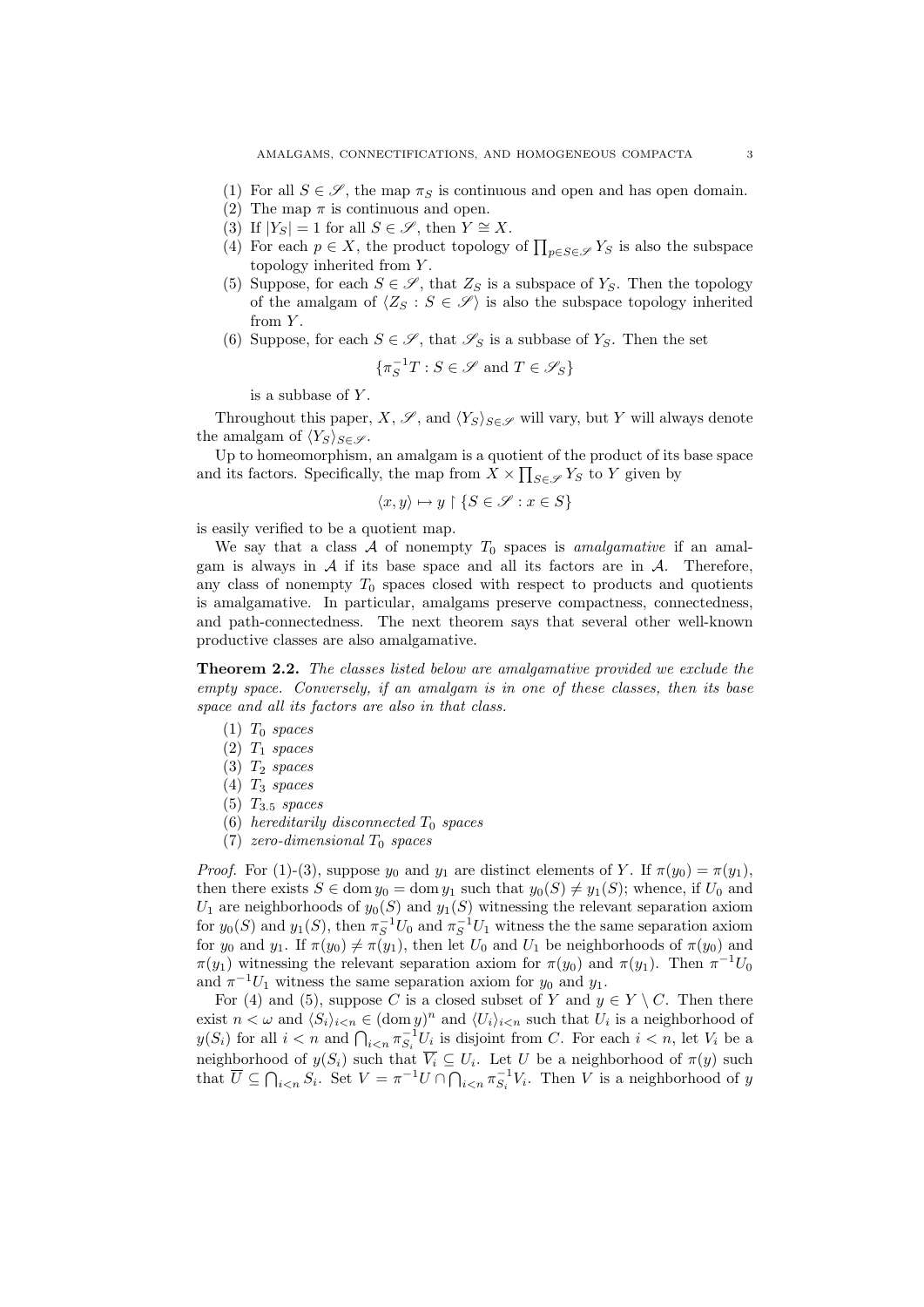and we have

$$
\overline{V} \subseteq \bigcap_{i < n} \pi^{-1} S_i \cap \bigcap_{i < n} \pi_{S_i}^{-1} U_i = \bigcap_{i < n} \pi_{S_i}^{-1} U_i;
$$

whence,  $\overline{V}$  is disjoint from C.

Now suppose there is a continuous map  $f: X \to [0,1]$  such that  $f(\pi(y)) = 1$ and  $f''(X \setminus U) = \{0\}$ . For each  $i < n$ , likewise suppose there is a continuous map  $f_i: Y_{S_i} \to [0,1]$  such that  $f_i(y(S_i)) = 1$  and  $f''(Y_{S_i} \setminus U_i) = \{0\}$ . Define  $g: \bigcap_{i \leq n} \pi^{-1}S_i \to [0,1]$  by  $z \mapsto f(\pi(z))f_0(z(S_0))\cdots f_{n-1}(z(S_{n-1}))$ . Define  $h$ :  $\pi^{-1}(X \setminus \overline{U}) \to [0,1]$  by  $z \mapsto 0$ . By the pasting lemma,  $g \cup h$  is continuous and separates  $y$  and  $C$ .

For  $(6)$ , suppose C is a nonempty connected subset of Y and X and Y<sub>S</sub> are hereditarily disconnected for all  $S \in \mathscr{S}$ . Then  $\pi^{\omega}C$  is connected; whence,  $\pi^{\omega}C =$  ${p}$  for some  $p \in X$ . For each  $S \in \mathscr{S}$ , if  $p \in S$ , then  $\pi_S "C$  is connected; whence,  $|\pi_S "C| = 1$ . Thus,  $|C| = 1$ .

For (7), suppose  $S \in \mathscr{S}$  and U open in  $Y_S$  and  $y \in \pi_S^{-1}U$ . Let V be a clopen neighborhood of  $y(S)$  contained in U. Then  $\pi_S^{-1}V$  is clopen in  $\pi^{-1}S$ . Let W be a clopen neighborhood of  $\pi(y)$  contained in S. Then  $\pi^{-1}W \cap \pi_S^{-1}V$  is a clopen neighborhood of y contained in  $\pi_S^{-1}U$ .

For the converse, first note that each of the classes  $(1)-(7)$  is closed with respect to subspaces. Second,  $Y_S$  can be embedded in Y for all  $S \in \mathscr{S}$  because  $\prod_{p \in S \in \mathscr{S}} Y_S$ is a subspace of Y for all  $p \in X$ . Finally, X can be embedded in Y because the amalgam of  $\langle \{f(S)\}\rangle_{S \in \mathscr{S}}$  is homeomorhpic to X for all  $f \in \prod_{S \in \mathscr{S}} Y_S$ .

A countable product of metrizable spaces is metrizable; the next theorem is the analog for amalgams.

**Theorem 2.3.** Suppose X and  $Y_S$  are metrizable for all  $S \in \mathscr{S}$  and there is a countable  $\mathscr{T} \subseteq \mathscr{S}$  such that  $|Y_S| = 1$  for all  $S \in \mathscr{S} \setminus \mathscr{T}$ . Then Y is metrizable.

*Proof.* Since Y is  $T_3$  by Theorem 2.2, it suffices to exhibit a  $\sigma$ -locally finite base for Y. For each  $T \in \mathscr{T}$ , let  $\bigcup_{n<\omega} \mathcal{U}_{T,n}$  be a  $\sigma$ -locally finite base for  $Y_T$ ; let  $\bigcup_{n<\omega}\mathcal{U}_n$  be a  $\sigma$ -locally finite base for X. For each  $n<\omega$  and  $\tau\in\mathrm{Fn}(\mathscr{T},\omega)$ , set  $\mathcal{U}_{n,\tau} = \left\{ U \in \mathcal{U}_n : \overline{U} \subseteq \bigcap \text{dom } \tau \right\}$  and

$$
\mathcal{V}_{n,\tau} = \left\{ \pi^{-1} U \cap \bigcap_{T \in \text{dom}\,\tau} \pi_T^{-1} U_T : U \in \mathcal{U}_{n,\tau} \text{ and } (\forall T \in \text{dom}\,\tau)(U_T \in \mathcal{U}_{T,\tau(T)}) \right\}.
$$

Then  $\bigcup_{n<\omega}\bigcup_{\tau\in\mathrm{Fn}(\mathscr{T},\omega)}\mathcal{V}_{n,\tau}$  is easily verified to be a  $\sigma$ -locally finite base for  $Y$ .  $\Box$ 

In general, productiveness is logically incomparable to amalgamativeness: the class of finite  $T_0$  spaces is amalgamative but only finitely productive; the class of powers of 2 is productive but not amalgamative. However, all amalgamative classes are finitely productive because if  $X \in \mathscr{S}$  and  $|Y_S| = 1$  for all  $S \in \mathscr{S} \setminus \{X\}$ , then  $Y \cong X \times Y_X$ .

Given Theorem 2.2, it is tempting to conjecture that amalgams are really subspaces of products in disguise. This conjecture is false. To see this, consider the class of nonempty Urysohn spaces. This class is closed with respect to arbitrary products and subspaces, yet, as demonstrated by the following example, this class is not amalgamative.

**Example 2.4.** Let  $X = \mathbb{Q}$  with the topology generated by  $\{\mathbb{Q} \setminus K\}$  and the order topology of  $\mathbb Q$  where  $K = \{2^{-n} : n < \omega\}$ . Then X is Urysohn. Let  $\mathbb Q \setminus K \in \mathcal S$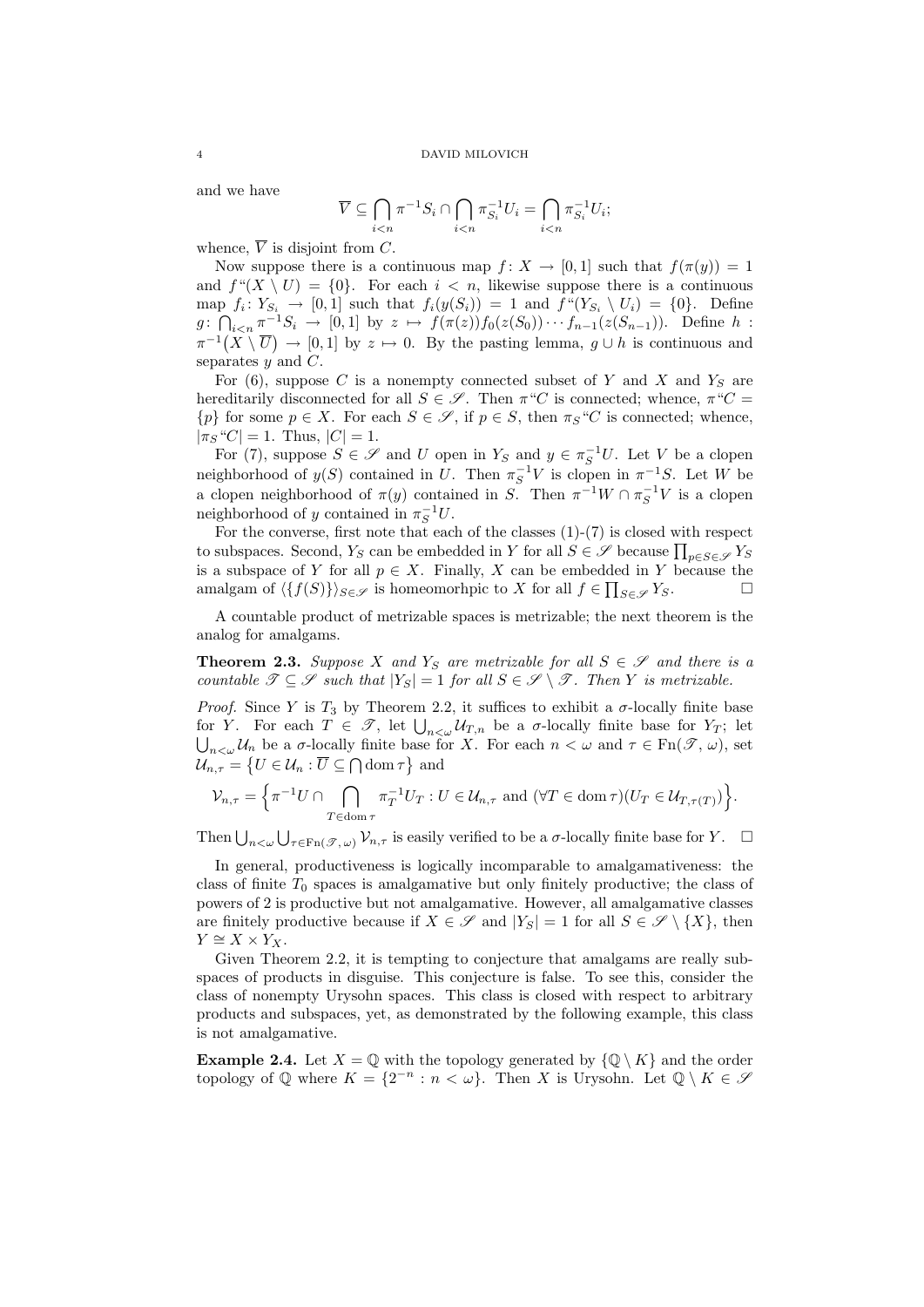and, for all  $S \in \mathscr{S}$ , let  $|Y_S| = 1$  if  $S \neq \mathbb{Q} \setminus K$ . Set  $Y_{\mathbb{Q} \setminus K} = 2$  (with the discrete topology). Then all the factors of Y are Urysohn. For each  $i < 2$ , define  $y_i \in Y$  by  $\{y_i\} = \pi^{-1}\{0\} \cap \pi_{\mathbb{Q}\setminus K}^{-1}\{i\}.$  Suppose  $U_0$  and  $U_1$  are disjoint closed neighborhoods of  $y_0$  and  $y_1$ , respectively. Then  $\pi^{\omega}U_0$  and  $\pi^{\omega}U_1$  are neighborhoods of 0. Therefore,  $2^{-n} \in \overline{\pi^n U_0} \cap \overline{\pi^n U_1}$  for some  $n < \omega$ . If  $2^{-n} \in S \in \mathscr{S}$ , then  $|Y_S| = 1$ ; hence,  $\{\pi^{-1}S : 2^{-n} \in S \in \mathscr{S}\}\$ is a local subbase for  $y_2$  where  $\{y_2\} = \pi^{-1}\{2^{-n}\}\$ . Since  $2^{-n} \in \overline{\pi^n U_0} \cap \overline{\pi^n U_1}$ , every finite intersection of elements of this local subbase will intersect  $U_0$  and  $U_1$ . Hence,  $y_2 \in \overline{U_0} \cap \overline{U_1} = U_0 \cap U_1$ , which is absurd. Therefore, Y is not Urysohn.

In the above example, the base space and all the factors of  $Y$  are totally disconnected. Therefore, no amalgamative class both contains all the nonempty totally disconnected spaces and is contained in the class of nonempty Urysohn spaces.

Question 2.5. Is the class of nonempty realcompact spaces amalgamative?

Despite Example 2.4, there is a sense in which  $Y$  is almost homeomorphic to a subspace of the product of its factors. For each  $S \in \mathscr{S}$ , let  $Z_S$  be  $Y_S$  with an added point  $q_S$  whose only neighborhood is  $Z_S$ . Then Y is easily seen to be homeomorphic to the set

$$
\bigcup_{p\in X} \left\{ z \in \prod_{S \in \mathscr{S}} Z_S : (\forall S \in \mathscr{S})(z(S) = q_S \Leftrightarrow p \notin S) \right\}
$$

with the subspace topology inherited from  $\prod_{S \in \mathscr{S}} Z_S$ . Moreover, this result still holds if we make  $q_S$  isolated for all clopen  $S \in \mathscr{S}$ .

Let us make some auxillary definitions relating amalgams to continuous maps and subspaces.

**Definition 2.6.** Suppose, for each  $S \in \mathscr{S}$ , that  $Z_S$  is a nonempty space and  $f_S: Y_S \to Z_S$ . Let Z be the amalgam of  $\langle Z_S \rangle_{S \in \mathscr{S}}$ . Then the amalgam of  $\langle f_S \rangle_{S \in \mathscr{S}}$ is the map  $f$  defined by

$$
f = \bigcup_{p \in X} \prod_{p \in S \in \mathscr{S}} f_S.
$$

In the above definition, it is immediate that  $f$  is a map from  $Y$  to  $Z$ . Moreover, if  $f_S$  is continuous for each  $S \in \mathscr{S}$ , then f is a continuous map from Y to Z. Similarly, an amalgam of homeomorphisms is a homeomorphism.

**Definition 2.7.** Suppose W is a subspace of X. The reduced amalgam of  $\langle Y_S \rangle_{S \in \mathscr{S}}$ over W is the space Z defined as follows. Set  $\mathscr{T} = \{ S \cap W : S \in \mathscr{S} \} \setminus \{ \emptyset \}.$ Then  $\mathscr{T} \in \mathbb{S}(W)$ . Given  $S_0, S_1 \in \mathscr{S}$ , declare  $S_0 \sim S_1$  if  $S_0 \cap W = S_1 \cap W$ . For each  $T \in \mathscr{T}$ , let  $\varepsilon(T)$  be the unique  $\mathscr{E}$  that is an equivalence class of  $\sim$  for which  $W \cap \bigcap \mathscr{E} = T$ . For all  $T \in \mathscr{T}$ , set  $Z_T = \prod_{S \in \varepsilon(T)} Y_S$ . Let Z be the amalgam of  $\langle Z_T \rangle_{T \in \mathscr{T}}$ .

In the above definition, Z is homeomorphic to  $\bigcup_{p\in W} \prod_{p\in S\in \mathscr{S}} Y_S$  with the subspace topology inherited from Y.

# 3. Connectifiable amalgams

Theorems 2.2 and 2.3 demonstrate similarities between products and amalgams. Of course, amalgams would not be very interesting if there were no major differences between them and products. Such differences arise for connectedness: unlike a product, an amalgam can be connected even if all its factors are not; connectedness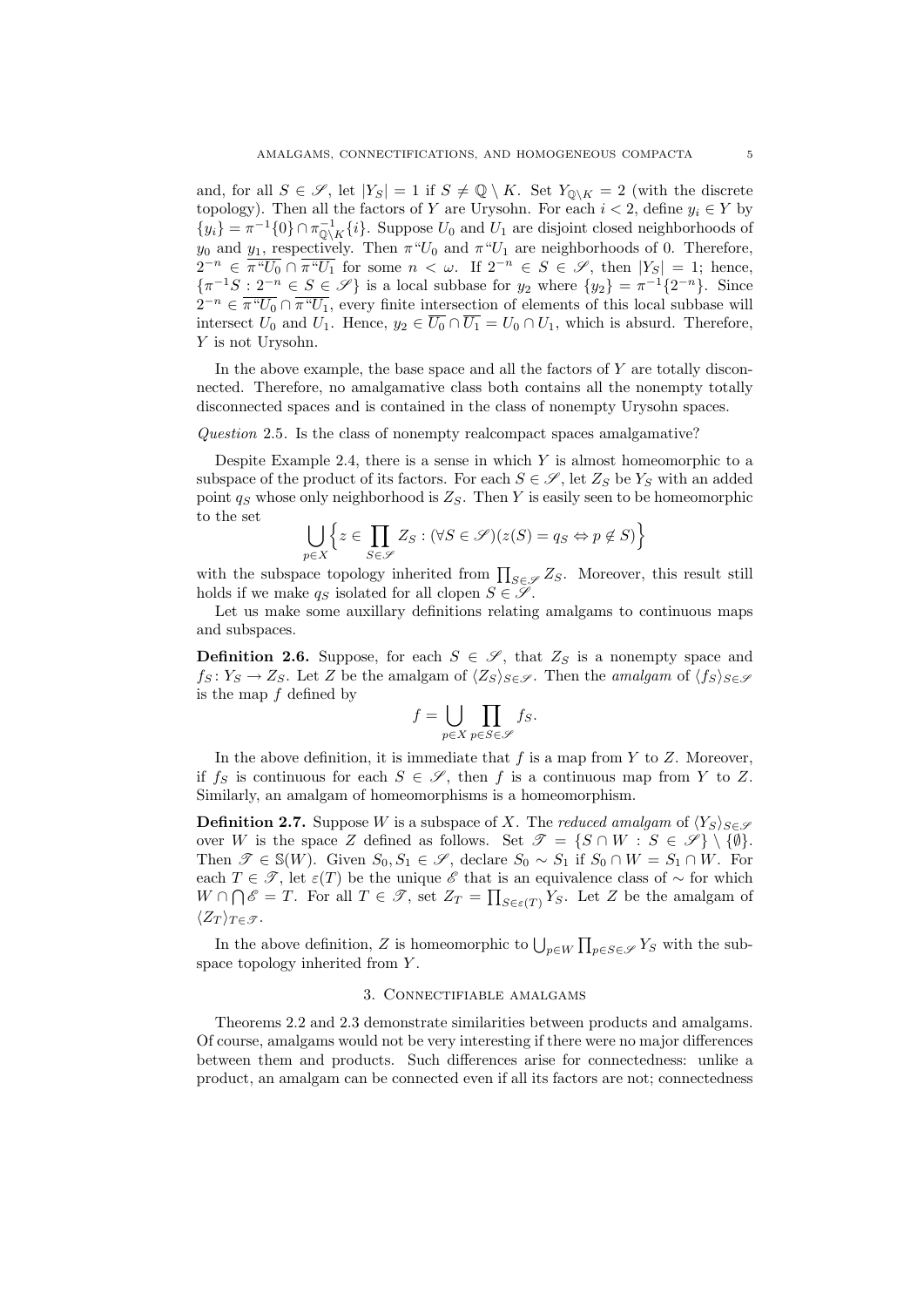of the base space is sufficient in most cases. Path-connectedness of an amalgam with a path-connected base space is harder to guarantee, but not by much. Some new positive cennectification results fall out as corollaries.

**Theorem 3.1.** Suppose X is connected (path-connected) and there is a finite  $E \subseteq$ X such that for all  $S \in \mathscr{S}$  we have  $E \nsubseteq S$  or  $Y_S$  is connected (path-connected). Then Y is connected (path-connected).

*Proof.* Proceed by induction on |E|. If  $E = \emptyset$ , then Y is connected (path-connected) because it is a quotient of the product of its base space and its factors, all of which are connected (path-connected).

Now suppose  $E \neq \emptyset$  and the theorem holds for all smaller E. Choose  $e \in E$  and set  $E' = E \setminus \{e\}$ . For each  $S \in \mathscr{S}$ , set  $Z_S = Y_S$  if  $e \in S$  and choose  $Z_S \in [Y_S]^1$  if  $e \notin S$ . Hence, if  $E' \subseteq S \in \mathscr{S}$ , then  $Z_S$  is connected (path-connected) because either  $E \subseteq S$ , which implies  $Z_S$  connected (path-connected) by assumption, or  $e \notin S$ , which implies  $|Z_S| = 1$ . Let Z be the amalgam of  $\langle Z_S \rangle_{S \in \mathscr{S}}$ . By the induction hypothesis, Z is a connected (path-connected) subspace of Y. Suppose  $y \in Y$  and choose  $f \in \prod_{S \in \mathscr{S}} Y_S$  extending y. Let F be the amalgam of  $\langle \{f(S)\} \rangle_{S \in \mathscr{S}}$ . Then  $y \in F \cong X$  and  $\langle f(S) \rangle_{e \in S \in \mathcal{S}} \in F \cap Z$ ; hence, the component (path component) of y contains Z. Since y was chosen arbitrarily, Y is connected (path-connected).  $\square$ 

**Example 3.2.** Suppose  $X = [0, 1]$  and  $\mathscr{S} = \{U \subseteq [0, 1] : U$  open and  $|Y_S| = 1$  for all  $S \in \mathscr{S} \setminus \{[0,1)\}\$ . Then Y is homeomorphic to the cone over  $Y_{[0,1)}$ . If  $1 \in S \in \mathscr{S}$ , then  $|Y_S| = 1$ ; hence, Theorem 3.1 implies Y is path-connected. Thus, Theorem 3.1 may be interpreted as constructing a class of generalized cones.

**Corollary 3.3.** Suppose  $i \in \{1, 2, 3, 3.5\}$  and X has a proper  $T_i$  connectification  $\tilde{X}$ and  $Y_S$  is  $T_i$  for all  $S \in \mathscr{S}$ . Then Y has a proper  $T_i$  connectification  $\tilde{Y}$ . Moreover, if  $\tilde{X}$  is path-connected, then we may choose  $\tilde{Y}$  to be path-connected.

*Proof.* Fix  $p \in \tilde{X} \setminus X$ . For each  $S \in \mathscr{S}$ , let  $\Phi(S)$  be an open subset of  $\tilde{X} \setminus \{p\}$ such that  $\Phi(S) \cap X = S$ . Extend  $\Phi^* \mathscr{S}$  to some  $\tilde{\mathscr{S}} \in \mathbb{S}(\tilde{X})$ . For all  $S \in \mathscr{S}$ , set  $\tilde{Y}_{\Phi(S)} = Y_S$ . For all  $S \in \tilde{\mathscr{S}} \setminus \Phi^* \mathscr{S}$ , set  $\tilde{Y}_S = 1$ . Let  $\tilde{Y}$  be the amalgam of  $\langle \tilde{Y}_S \rangle_{S \in \tilde{\mathscr{I}}}$ . By Theorem 2.2,  $\tilde{Y}$  is  $T_i$ ; by Theorem 3.1,  $\tilde{Y}$  is connected, for  $|\tilde{Y}_S| = 1$ if  $p \in S \in \tilde{\mathscr{S}}$ . Define  $f: Y \to \tilde{Y}$  as follows. Given  $y \in Y$ , let  $\pi(f(y)) = \pi(y)$ ; set  $f(y)(\Phi(S)) = y(S)$  for all  $S \in \text{dom } y$ ; set  $f(y)(S) = 0$  for all  $S \in \tilde{\mathscr{S}} \backslash \Phi^*$  dom y such that  $\pi(y) \in S$ . Then f is an embedding of Y into  $\tilde{Y}$  with dense range  $\pi^{-1}X$ ; hence,  $\tilde{Y}$  is a proper  $T_i$  connectification of Y. Finally, by Theorem 3.1,  $\tilde{Y}$  is path-connected if  $\tilde{X}$  is.

The previously known result most similar to Corollary 3.3 is due to Druzhinina and Wilson [4]: if all the path components of a  $T_2$  ( $T_3$ , metric) space are open and have proper pathwise connectifications, then the space has a  $T_2$  ( $T_3$ , metric) proper pathwise connectification.

Proof of Theorem 1.1. Every infinite product is an infinite product of countably infinite subproducts; every infinite topological sum is a countably infinite topological sum of topological sums. Moreover, products preserve the property of having a  $T_i$  pathwise connectification; topological sums preserve the  $T_i$  axiom and metrizability. Therefore, we only need to prove the theorem for all countably infinite products of countably infinite topological sums. Set  $X = \omega^{\omega}$  with the product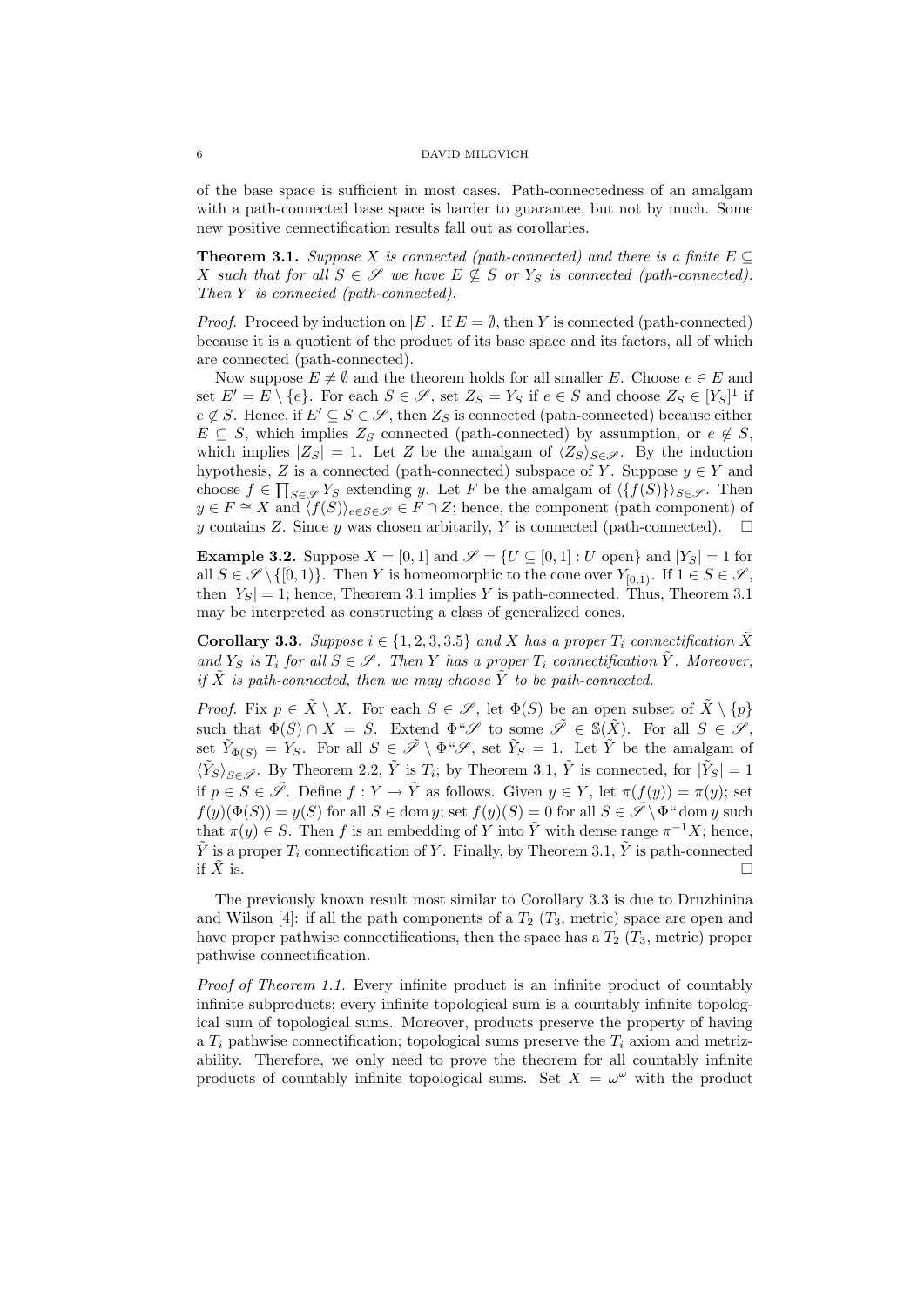topology. For each  $m, n < \omega$ , let  $Z_{m,n}$  be a nonempty  $T_i$  space and let  $S_{m,n} = \{p \in$  $X: p(m) = n$ ; set  $Y_{S_{m,n}} = Z_{m,n}$ . Set  $\mathscr{S} = \{S_{m,n} : m,n < \omega\} \in \mathbb{S}(X)$ . Then  $Y \cong \prod_{m < \omega} \bigoplus_{n < \omega} Z_{m,n}$  is witnessed by the map  $\langle \langle y(S_{m,\pi(y)(m)}) \rangle_{m < \omega} \rangle_{y \in Y}$ . Since  $X \cong \mathbb{R} \setminus \mathbb{Q}$ , there is a proper metrizable pathwise connectification of X, namely a copy of R. By Corollary 3.3, Y has a proper  $T_i$  pathwise connectification. For the metrizable case, construct a connectification  $\tilde{Y}$  of Y as in the proof of Corollary 3.3, with  $\tilde{X}$  chosen to be homeomorphic to R. Since  $\mathscr S$  is countable, the space  $\tilde{Y}$  is metrizable by Theorem 2.3.

If we care about connectedness but not path-connectedness, then Theorem 3.1 and Corollary 3.3 can be considerably strengthened.

**Theorem 3.4.** Suppose X is connected and either  $X \notin \mathcal{S}$  or  $Y_X$  is connected. Then Y is connected.

*Proof.* Let  $y_0, y_1 \in Y$ . It suffices to show  $y_1$  is in the closure of the component of  $y_0$ . Let U be a basic open neighborhood of  $y_1$ . Then there exist  $n < \omega$  and  $\langle S_i \rangle_{i \le n} \in (\text{dom } y_1)^n$  and  $\langle U_i \rangle_{i \le n}$  such that  $U_i$  is an open neighborhood of  $y_1(S_i)$ for all  $i < n$  and  $U = \bigcap_{i < n} \pi_{S_i}^{-1} U_i$ . Then there exists  $E \subseteq X$  such that E is finite and  $E \not\subseteq S$  for all  $S \in \{S_i : i < n\} \setminus \{X\}$ . Choose  $f \in \prod_{S \in \mathscr{S}} Y_S$  extending  $y_0$ . For each  $S \in \mathscr{S}$ , set  $Z_S = Y_S$  if  $Y_S$  is connected or  $S \in \{S_i : i < n\}$ ; otherwise, set  $Z_S = \{f(S)\}\.$  Let Z be the amalgam of  $\langle Z_S \rangle_{S \in \mathscr{S}}$ . Then Z is connected by Theorem 3.1. Moreover,  $y_0 \in Z$  and  $Z \cap U \neq \emptyset$ . Thus,  $y_1$  is in the closure of the component of  $y_0$ .

Corollary 3.5. Suppose  $i \in \{1, 2, 3, 3.5\}$  and X has a  $T_i$  connectification and  $Y_S$ is  $T_i$  for all  $S \in \mathscr{S}$ . Further suppose X has a proper  $T_i$  connectification or  $X \notin \mathscr{S}$ or  $Y_X$  is connected. Then Y has a  $T_i$  connectification.

*Proof.* If X has a proper  $T_i$  connectification, then so does Y by Corollary 3.3. If X is  $T_i$  and connected but has no proper  $T_i$  connectification, then Y is connected by Theorem 3.4.

# 4. A large path-connected homogeneous compactum

**Definition 4.1.** We say that a homogeneous compactum is *exceptional* if it is not homeomorphic to a product of dyadic compacta and first countable compacta.

In the previous section, we constructed a machine for strengthening connectification results. Next, we construct a machine that takes a homogeneous compactum and produces a path-connected homogeneous compactum. Applying this machine to a particular homogeneous compactum with cellularity  $\mathfrak{c}$ , we get a path-connected homogeneous compactum with cellularity c. Moreover, more careful analysis of the latter space's connectedness properties shows that it is exceptional.

All compact groups are dyadic, and most other known examples of homogeneous compacta are products of first countable compacta (see Kunen [14] and van Mill [16]). Besides the exceptional homogeneous compactum we shall construct, there is, to the best of the author's knowledge, only one known construction of an exceptional homogeneous compactum, and it soundness is independent of ZFC. In [16], van Mill constructed a compactum K satisfying  $\pi w(K) = \omega$  and  $\chi(K) = \omega_1$ . Clearly,  $\chi(Z) = \omega \leq \pi w(Z)$  for all first countable spaces Z. Moreover, Efimov [5] and Gerlits [10] independently proved that  $\pi \chi(Z) = w(Z)$  for all dyadic compacta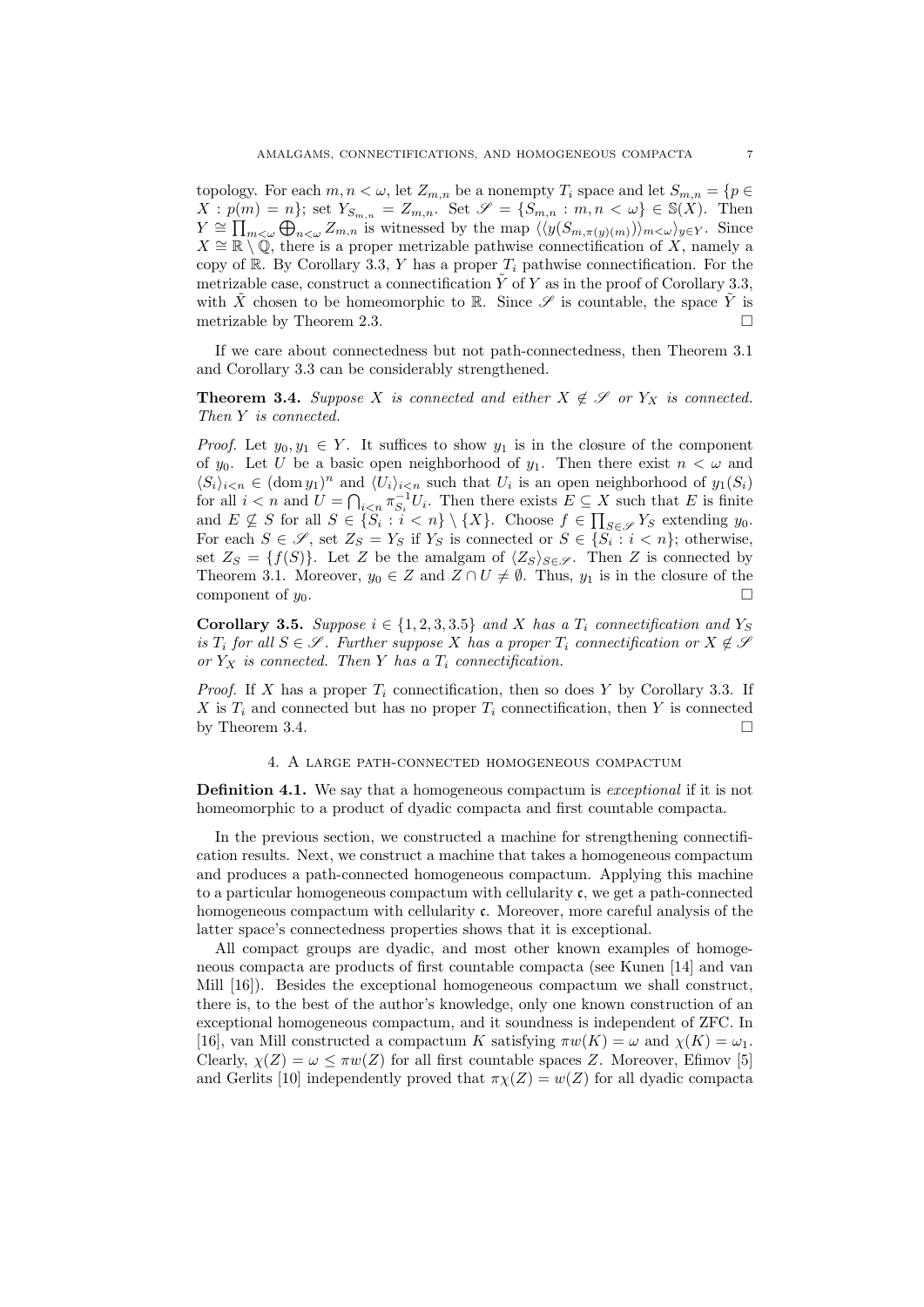Z. Hence,  $\chi(Z) \leq \pi w(Z)$  for all Z homeomorphic to products of dyadic compacta and first countable compacta; hence,  $K$  is not homeomorphic to such a product. Under the assumption  $p > \omega_1$  (which follows from MA+ $\neg$ CH), van Mill proved that  $K$  is homogeneous. However, van Mill also noted that all homogeneous compacta Z satisfy  $2^{\chi(Z)} \leq 2^{\pi w(Z)}$  as a corollary of a result of van Douwen [3]. In particular, if  $2^{\omega} < 2^{\omega_1}$ , then K is not homogeneous.

Remark 4.2. Hart and Ridderbos' [12] generalization of van Mill's construction produces only compacta that have the properties of K listed above. However, van Mill's  $K$  is infinite dimensional, while Hart and Ridderbos produce a zero-dimensional example. It is not clear whether there is a consistently homogeneous compactum Z satisfying  $0 < \text{ind } Z < \omega$  and  $\pi w(Z) < \chi(Z)$ . Our machine for producing path-connected homogeneous compacta will get us  $0 < \text{ind } Z < \omega$ , but it will also be easy to see that it entails  $\pi \chi(Z) \geq \mathfrak{c}$ .

**Definition 4.3.** Given a group G acting on a set A with element  $a$ , let the *stabilizer* of a in G denote  ${g \in G : ga = a}.$ 

**Definition 4.4.** Given a topological space Z, let  $Aut(Z)$  denote the group of autohomeomorphisms of Z. Let Aut(Z) act on Z in the natural way:  $gz = g(z)$ for all  $z \in Z$  and  $g \in Aut(Z)$ . Let  $Aut(Z)$  act on  $\mathcal{P}(\mathcal{P}(Z))$  such that  $g\mathcal{E} = \{g^*E :$  $E \in \mathcal{E}$  for all  $\mathcal{E} \subseteq \mathcal{P}(Z)$  and  $g \in \text{Aut}(Z)$ .

**Lemma 4.5.** Let G be the stabilizer of  $\mathscr S$  in Aut(X). Suppose Z is a homogeneous space and  $Y_S = Z$  for all  $S \in \mathscr{S}$ . Further suppose G acts transitively on X. Then Y is homogeneous.

*Proof.* Let  $y_0, y_1 \in Y$ . Choose  $g \in G$  such that  $g(\pi(y_0)) = \pi(y_1)$ . Define  $f: Y \to Y$ as follows. Given  $y \in Y$ , let  $\pi(f(y)) = g(\pi(y))$  and  $f(y)(gS) = y(S)$  for all  $S \in \text{dom } y$ . Then  $f \in \text{Aut}(Y)$  because  $f''(\pi_S^{-1}U) = \pi_{gS}^{-1}U$  and  $f^{-1}(\pi_S^{-1}U) =$  $\pi_{g^{-1}S}^{-1}U$  for all  $S \in \mathscr{S}$  and U open in Z. Since  $y_1, f(y_0) \in Z^{\text{dom } y_1}$ , there exists  $\langle h_S \rangle_{S \in \mathscr{S}} \in \text{Aut}(Z)^\mathscr{S}$  such that  $\left(\prod_{S \in \text{dom } y_1} h_S\right) (f(y_0)) = y_1$ . Let h be the amalgam of  $\langle h_S \rangle_{S \in \mathscr{S}}$ . Then  $h \in \text{Aut}(Y)$  and  $h(f(y_0)) = y_1$ . Thus, Y is homogeneous.  $\square$ 

**Lemma 4.6.** Suppose X and  $Y_S$  are  $T_3$  and  $\text{ind } Y_S = 0$  for all  $S \in \mathscr{S}$ . Then  $\operatorname{ind} Y = \operatorname{ind} X$ .

*Proof.* Set  $n = \text{ind } X$ . By (7) of Theorem 2.2, we may assume  $n > 0$ . We may also assume the lemma holds if  $X$  is replaced by a  $T_3$  space with small inductive  $\prod_{S \in \mathscr{S}} Y_S$ , the amalgam of  $\langle \{f(S)\} \rangle_{S \in \mathscr{S}}$  is homeomorphic to X; hence, ind  $Y \geq n$ . dimension less than n. First, Y is T<sub>3</sub> by Theorem 2.2. Next, given any  $f \in$ Let  $y \in Y$  and let U be a neighborhood of y. Then  $y \in V_0 \subseteq U$  where  $V_0 =$  $\bigcap_{i \leq m} \pi_{S_i}^{-1} U_i$  for some  $m < \omega$  and  $\langle S_i \rangle_{i \leq m} \in (\text{dom } y)^m$  and  $\langle U_i \rangle_{i \leq m}$  such that  $U_i$ is a clopen neighborhood of  $y(S_i)$  for all  $i < m$ . Let W be a neighborhood of  $\pi(y)$ such that  $W \subseteq \bigcap_{i \leq m} S_i$  and  $\text{ind } \partial W < n$ . Set  $V_1 = V_0 \cap \pi^{-1} W$ .

It suffices to show that  $\text{ind } \partial V_1 < n$ . Set  $V_2 = \pi^{-1} \partial W$ . Then  $\partial V_1 = V_0 \cap V_2$ ; hence, it suffices to show that  $\text{ind } V_2 < n$ . Let Z be the reduced amalgam of  $\langle Y_S \rangle_{S \in \mathscr{S}}$  over  $\partial W$ . Then  $Z \cong V_2$  and ind  $Z = \text{ind } \partial W$  because ind  $\partial W < n$  and every factor of  $Z$ , being a product of factors of  $Y$ , is zero-dimensional.

Theorem 4.7. There is a path-connected homogeneous compact Hausdorff space Y with cellularity c, weight c, and small inductive dimension 1. Moreover, Y is not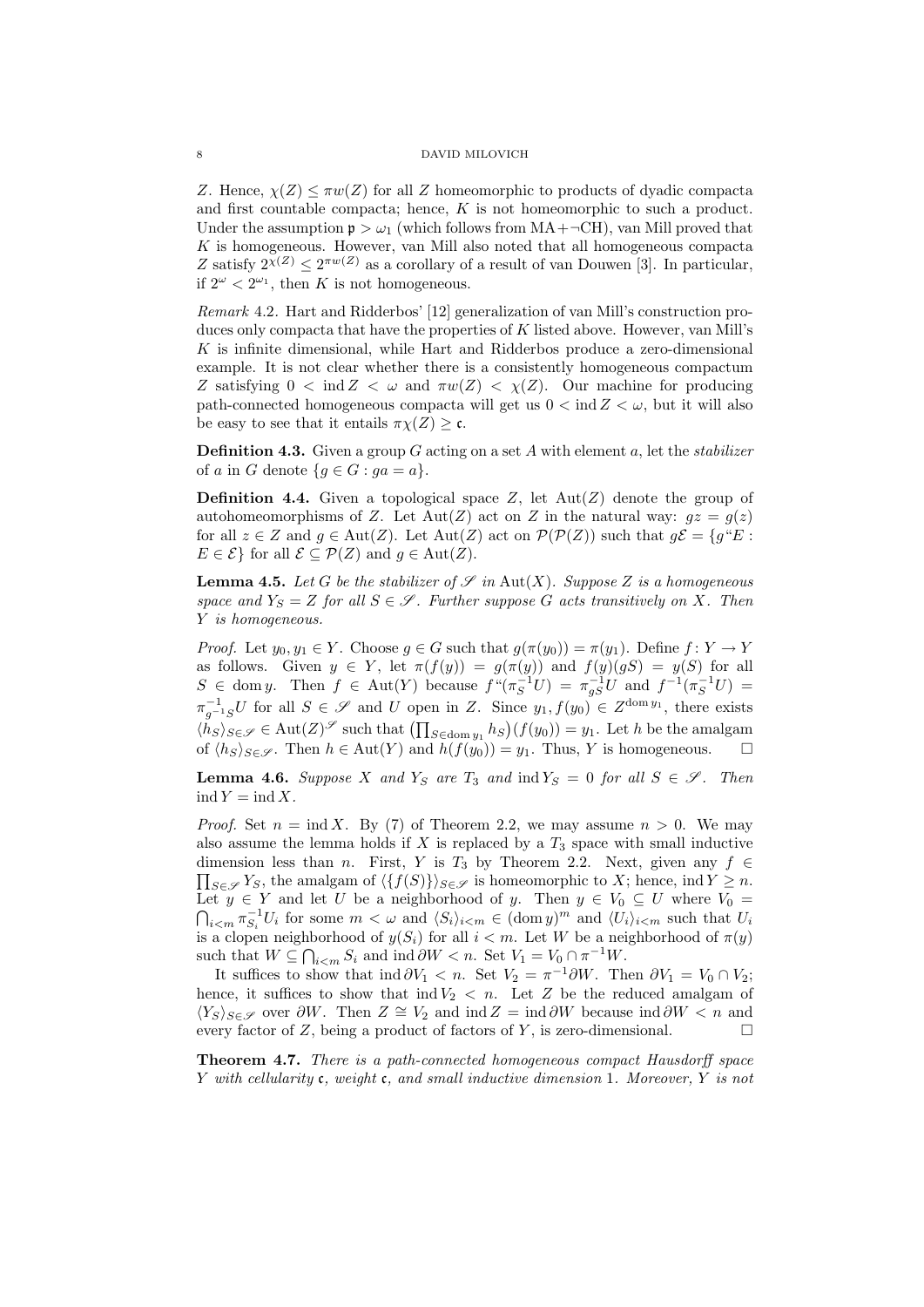homeomorphic to a product of compacta that all have character less than  $\mathfrak c$  or have  $cf(c)$  a caliber. In particular, Y is exceptional.

*Proof.* Let X be the unit circle  $\{\langle x, y \rangle \in \mathbb{R}^2 : x^2 + y^2 = 1\}$ . Let S be the set of open semicircles contained in X. Let  $\gamma$  be an indecomposable ordinal (*i.e.*, not a sum of two lesser ordinals) strictly between  $\omega$  and  $\omega_1$ . For each  $S \in \mathscr{S}$ , let  $Y_S$  be  $2^{\gamma}$  with the topology induced by its lexicographic ordering. It is easily seen that  $Y_S$  is zero-dimensional compact Hausdorff and  $w(Y_S) = c(Y_S) = c$ . Moreover,  $Y_S$ is homogeneous [15]. Since  $|\mathscr{S}| = \mathfrak{c}$ , we have  $w(Y) = c(Y) = \mathfrak{c}$ . Moreover, Y is compact Hausdorff by Theorem 2.2. Since no  $S \in \mathscr{S}$  contains a pair of antipodes, Y is path-connected by Theorem 3.1. The stabilizer of  $\mathscr S$  in Aut(X) contains all the rotations of X and therefore acts transitively on  $X$ ; hence, Y is homogeneous by Lemma 4.5. Also, by Lemma 4.6, ind  $Y = \text{ind } X = 1$ .

Seeking a contradiction, suppose Y is homeomorphic to a product of compacta that all have character less than  $\mathfrak{c}$  or have cf( $\mathfrak{c}$ ) a caliber. Then there exist a compactum Z with cf(c) a caliber, a sequence of nonsingleton compacta  $\langle W_i \rangle_{i \in I}$ all with character less than c, and a homeomorphism  $\varphi$  from  $Z \times \prod_{i \in I} W_i$  to Y. Clearly,  $W_i$  is path-connected for all  $i \in I$ . Choose  $p \in X$ . Then  $\varphi^{-1}\pi^{-1}{p}$  is a  $G_{\delta}$ -set; hence, there exist a nonempty  $Z_0 \subseteq Z$  and  $J \in [I]^{\leq \omega}$  and  $q \in \prod_{j \in J} W_j$  such that  $Z_0 \times \{q\} \times \prod_{i \in I \setminus J} W_i \subseteq \varphi^{-1} \pi^{-1} \{p\}$ . Since  $\pi^{-1} \{p\} = \prod_{p \in S \in \mathscr{S}} Y_S$ , which is zero-dimensional,  $Z_0 \times \{q\} \times \prod_{i \in I\setminus J} W_i$  is also zero-dimensional; hence,  $\prod_{i \in I\setminus J} W_i$ is also zero-dimensional. Hence,  $W_i$  is not connected for all  $i \in I \setminus J$ ; hence,  $I = J$ ; hence, I is countable. Set  $W = \prod_{i \in I} W_i$ . Then  $\chi(W) < \mathfrak{c}$  because  $cf(\mathfrak{c}) > \omega$ .

Let  $H \subseteq X$  be an open arc subtending  $\pi/2$  radians. Set  $\mathscr{T} = \{S \in \mathscr{S} : H \subseteq$ S}. Then  $|\mathscr{T}| = \mathfrak{c}$ . Choose a nonempty open box  $U \times V \subseteq Z \times W$  such that  $U \times V \subseteq \varphi^{-1} \pi^{-1} H$  and  $U = \bigcup_{n \leq \omega} U_n$  where  $U_n$  is open and  $\overline{U}_n \subseteq U_{n+1}$  for all  $n < \omega$ . Choose  $r \in V$  and set  $\kappa = \chi(r, W) < \mathfrak{c}$ . Let  $\langle V_{\alpha} \rangle_{\alpha \leq \kappa}$  enumerate a local base at r. By compactness, we may choose, for each  $\alpha < \kappa$  and  $n < \omega$ , a finite set  $\sigma_{n,\alpha}$  of basic open subsets of Y such that  $\overline{U}_n \times \{r\} \subseteq \varphi^{-1} \bigcup \sigma_{n,\alpha} \subseteq U_{n+1} \times V_\alpha$ . Set  $G = \bigcup_{n<\omega} \bigcap_{\alpha<\kappa} \bigcup \sigma_{n,\alpha}$ . Since  $\kappa < \mathfrak{c}$ , there exist nonempty  $\mathscr{R} \subseteq \mathscr{T}$  and  $E \subseteq \bigcup_{x \in H} \prod_{x \in S \in \mathscr{S} \setminus \mathscr{R}} Y_S$  such that  $G = E \times \prod_{S \in \mathscr{R}} Y_S$ . Hence,  $c(G) = c$ . Since  $\varphi^{-1}G = U \times \{r\}$ , we have  $c(U) = \mathfrak{c}$ . Since U is an open subset of Z, we have  $c(Z) \geq \mathfrak{c}$ , which yields our desired contradiction, for  $cf(\mathfrak{c}) \in cal(Z)$ .

Remark 4.8. If there is a homogeneous compactum with cellularity  $\kappa > c$  (that is, if van Douwen's Problem (see Kunen [14]) has a positive solution), then the proof of Theorem 4.7 is easily modified to produce a path-connected homogeneous compactum with cellularity  $\kappa$ .

It is also easy to modify the above proof so that the unit circle is replaced with an *n*-dimensional sphere or torus, thereby producing a  $Y$  as in Theorem 4.7 except it is *n*-dimensional. The unit circle can also be replaced by its  $\omega$ th power so as to produce a Y as in Theorem 4.7 except it is infinite dimensional.

#### **REFERENCES**

- [1] O. T. Alas, M. G. Tkačenko, V. V. Tkachuk, R. G. Wilson, *Connectifying some spaces*, Topology Appl. 71 (1996), no 3, 203–215.
- [2] C. Costantini, A. Fedeli, A. Le Donne, Filters and pathwise connectifications, Rend. Istit. Mat. Univ. Trieste, 32 (2000), no. 1-2, 173–187.
- [3] E. van Douwen, Nonhomogeneity of products of preimages and π-weight, Proc. AMS, 69:1 (1978), 183–192.